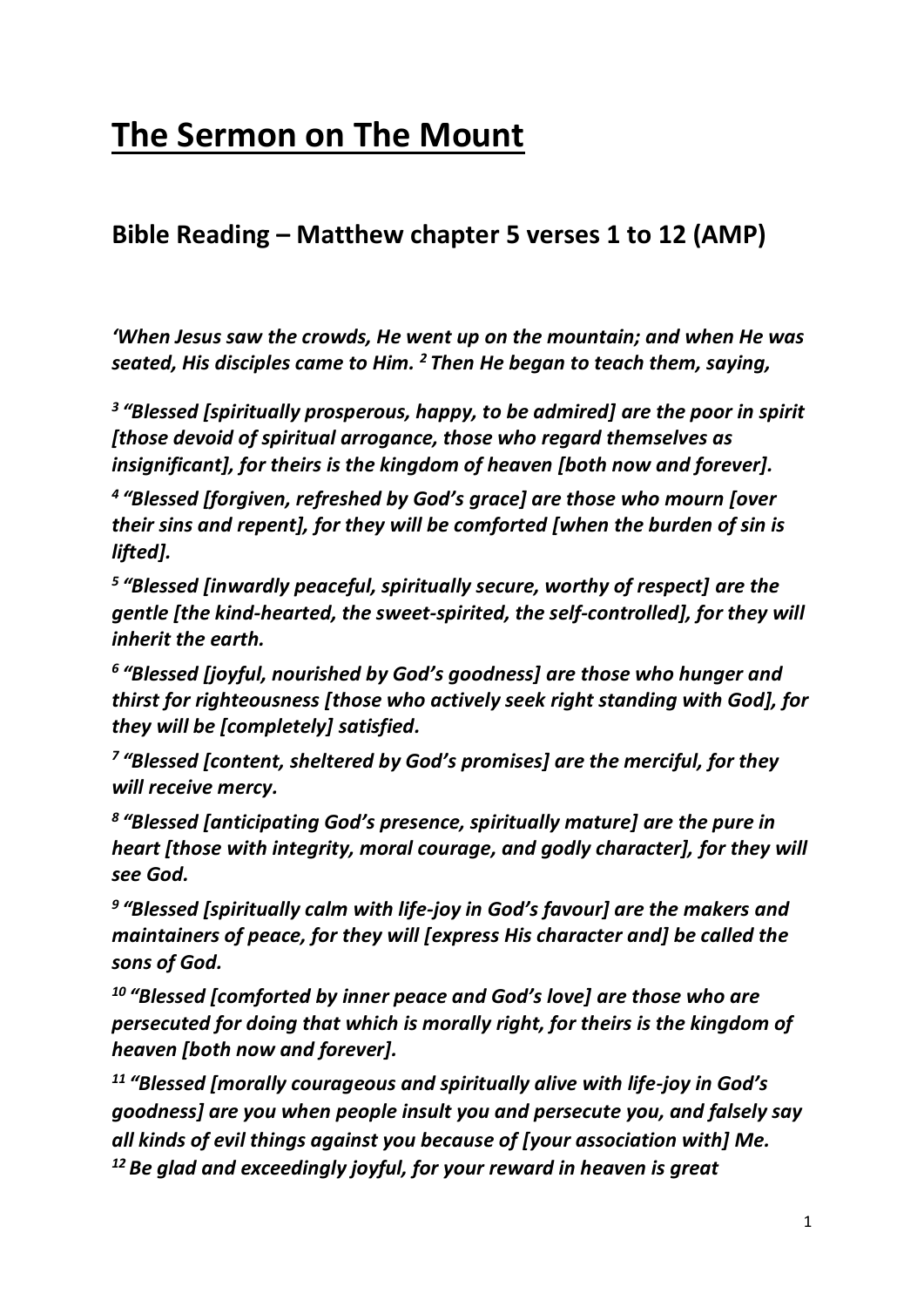*[absolutely inexhaustible]; for in this same way they persecuted the prophets who were before you."*

## **SERMON**

Today I want to take a fresh look at The Sermon on the Mount.

But before we do that, I have a question, and I would like to see a show of hands (only if you want to take part).

How many of you have passed their driving test?

Can you remember what it was like when you were learning?

Some may have been like me and first learned to ride a motor bike or scooter so in a way we had a head start on car drivers didn't we? We got the feel of the road and we had already learned the Highway Code, before taking our car driving test.

Some people love driving and take to it readily. Others are quite timid or frightened, especially perhaps when surrounded by fast moving lorries on mainland motorways (or the Medina Way dual carriageway)!

The Coppins Bridge roundabout is the worst for me. And Zigzag Road in Ventnor. They can both be scary can't they?

What have learner drivers got to do with The Sermon on the Mount?

Well, in verse 1 of today's Scripture reading, it says '*when [Jesus] was seated, His disciples came to Him'.*

His disciples came to Him…

Why did they come to Him?

They came to Him because they were eager to *learn*. They were learners.

They knew He was full of wisdom. The kind of wisdom no ordinary man had ever shared with them. He was like the best driving instructor in the world!

They wanted to learn from somebody they acknowledged as the wisest teacher who ever lived. At this stage of His ministry few even realised Jesus was the Son of God.

They would discover that later.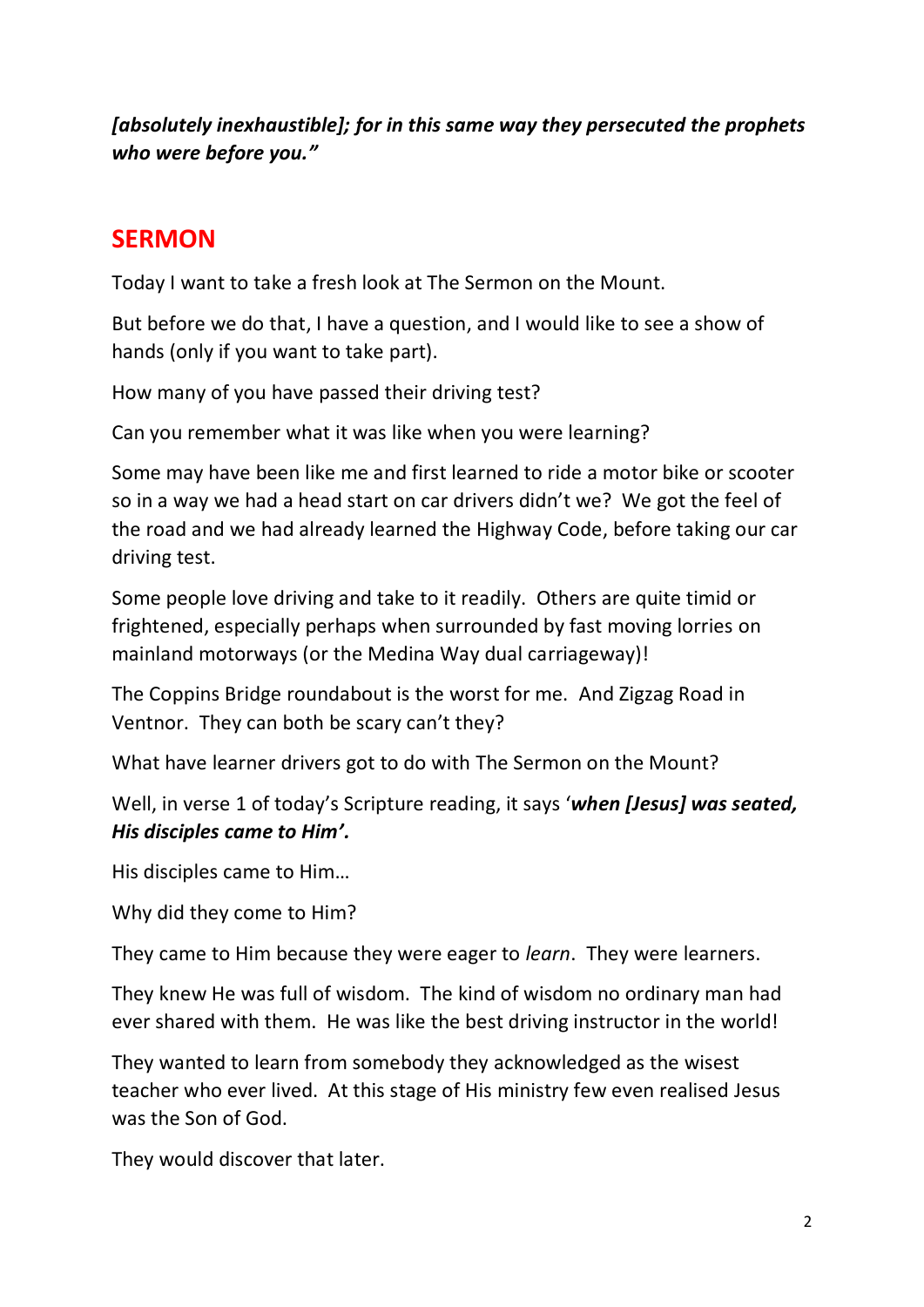The Amplified Bible has a footnote to help us understand what a disciple is.

#### It says **'A disciple was a "learner" who may have been curious - or convinced or committed.'**

A learner?

If you and I are Jesus' disciples today, then we are **learners**.

Depending on the depth of our faith, we may be just curious about Christ; we may be convinced by Him; or totally committed to Him!

I find that definition helpful because, other than in a Biblical context, we don't use the word 'disciple' today, do we? It's not an everyday term in modern day English.

But in those days, many wise scholars and religious leaders had their own disciples. John the Baptist had his own disciples. And disciples hung off every word their Rabbi spoke to them.

So coming back to learner drivers, there are those amongst us who will just be curious to find out what driving is like and may decide they don't want to take or pass the test. For them, bicycles, buses and taxis are just fine. There are those who are convinced driving is right for them, and pass their test just in order to use their car to do local chores or travel to and from work - and there are those who are so committed that they go on to become 'professional drivers' driving – as I did – more than 40,000 miles every year for 30 years.

You and I, as Christian disciples, are learners, and I believe part of the reason you are here today, is to learn from Jesus. I certainly want to learn from Him. I want to worship Him too!

So what did He have to tell His disciples 2,000 years ago? How valid today are those teachings He shared back in those days of old?

Well in today's reading, Jesus taught them ten things.

If He wrote these teachings as a Book, it might be called **'Ten ways that God wants to bless you'.**

And what does it mean 'to be blessed?'

And the answer, according to the Amplified Bible translators, depends on the context. So we learn from today's reading it can mean '**spiritually prosperous, happy, to be admired'** or **'refreshed by God's grace'** or **'inwardly peaceful,**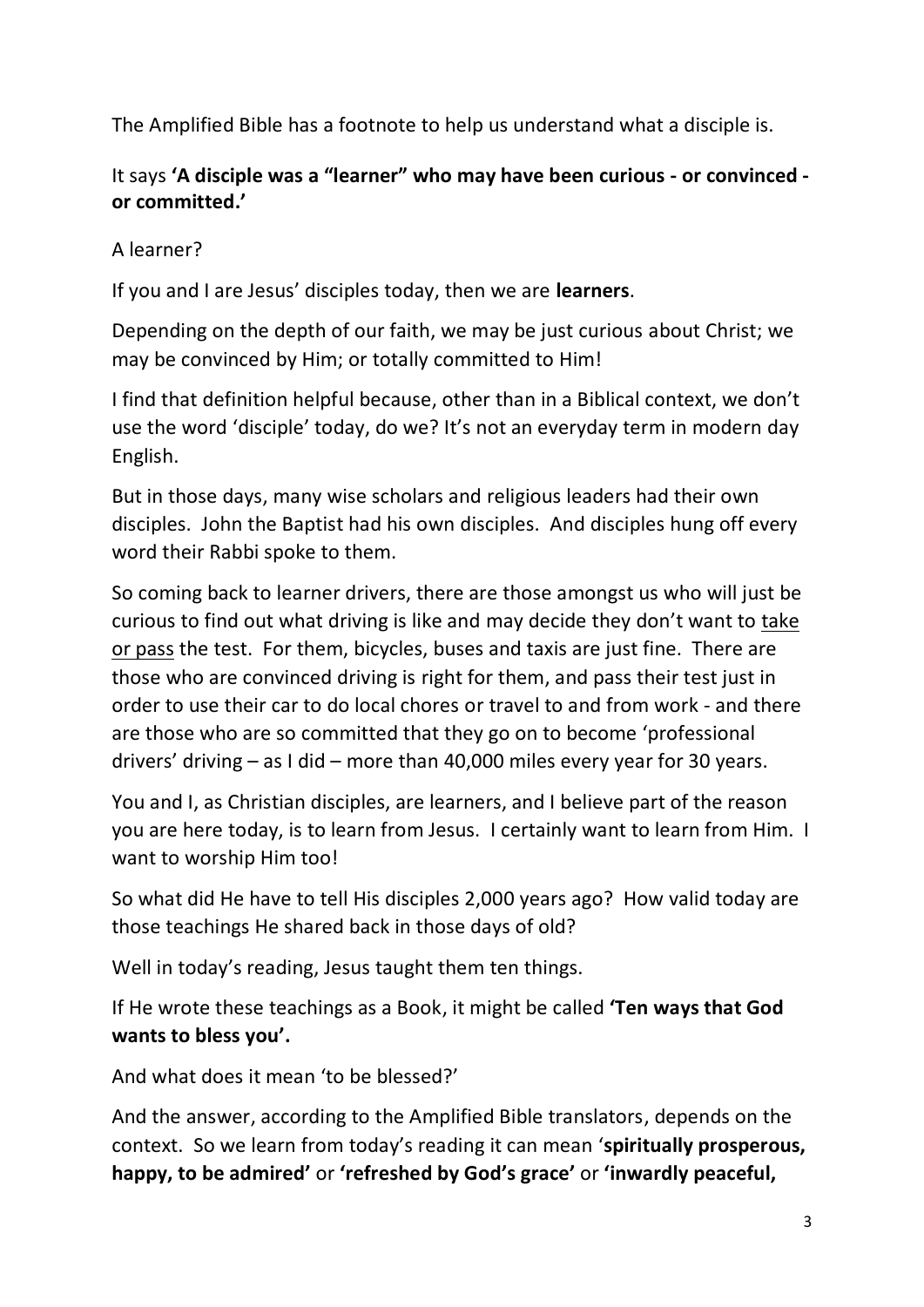**spiritually secure, worthy of respect'** – the meanings are varied, as we will see as we take a look at this reading shortly.

And so a book entitled **'Ten ways that God wants to bless you'** might today be a best seller, because, I don't know about you, but when I ask people I meet in the world 'How are you?' I do not recall a single person reply 'I feel **spiritually prosperous, happy, and inwardly peaceful'.**

And today, if *you* aren't feeling blessed, then listen to the words of Jesus and let Him bless you right away.

As there are ten points, I will go through each one just briefly, and, if you take the typed-up reading away with you, I believe it will give you great encouragement when you are feeling low.

Now, like me, you may well have read the Sermon on the Mount many times, but the Amplified version explains what Jesus is saying far more clearly than any other translation I have read.

So let's begin…

Verse 3 says this:

#### **"Blessed [spiritually prosperous, happy, to be admired] are the poor in spirit [those devoid of spiritual arrogance, those who regard themselves as insignificant], for theirs is the kingdom of heaven [both now and forever]."**

I love that verse.

Jesus says if you and I ensure we do not behave in a spiritually arrogant way; if we realise that in the scheme of things you and I as people are pretty insignificant, and you know you still have a lot to learn about God's Kingdom that you are just a learner - then you are not only spiritually prosperous, happy and to be admired BUT the Kingdom of Heaven is yours, both now AND FOREVER!

In verse 4 Jesus says:

#### **"Blessed [forgiven, refreshed by God's grace] are those who mourn [over their sins and repent], for they will be comforted [when the burden of sin is lifted]."**

Here, the translators are pointing out that the Greek word translated 'mourn' refers not to the loss of a loved one, but to our attitude to sin.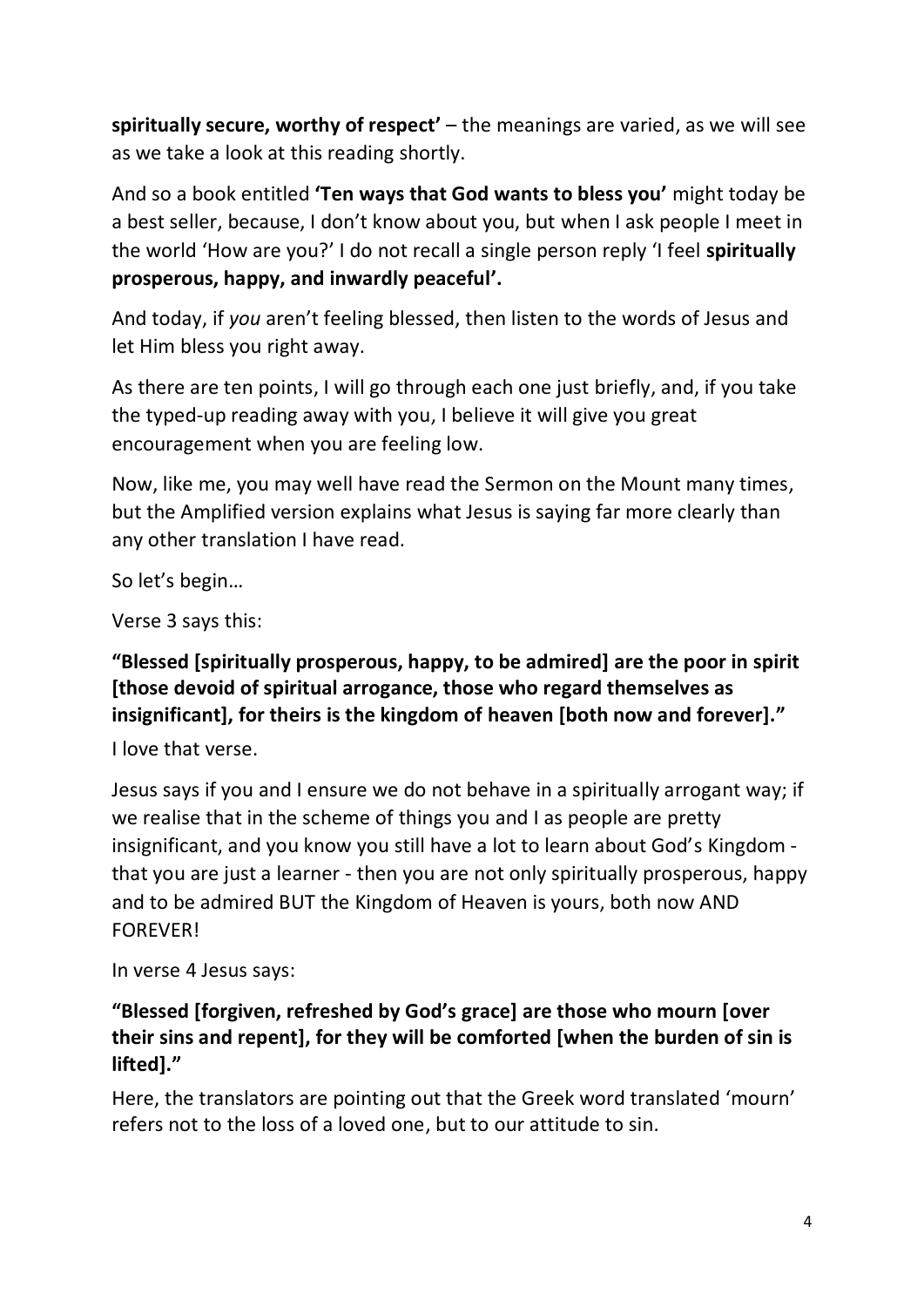When we are sorry for committing acts of sin and repent then we will feel comforted as we feel the weight of those sins lifted by our forgiving God.

In the Old Testament there is Book written by Jeremiah, called Lamentations; it is a short book. It records the great Prophet Jeremiah, lamenting, grieving, and mourning over the fate of God's rebellious people.

Jeremiah expresses his great pain, not because of his own sin, but at the sin of God's people. These were the people He was divinely sent to, to lead them down the path of repentance. He is grieving because they refused to listen to his prophetic warnings and paid the price for their sin.

Jesus says if you will act like Jeremiah over your own sins; that is, tell God how sorry you are, and how you are determined to change (by His grace and with His help), then you will be forgiven, refreshed, and comforted because your burden of sin will be lifted.

Next, in verse 5 we learn that it is the gentle, kind-hearted, and self-controlled who will be blessed. Jesus says if we will become like that we will find ourselves inwardly at peace with the world and worthy of respect. I think this is a lesson for many of us to learn. There seem to be so many noisy people about don't there; they seem to be devoid of any peace in their lives. Michele and I were on the beach one day last week and 3 twenty-something year olds had their music playing from their boom box and were talking to each other at a sound level of about 100 decibels; and a bit later they engaged in an abusive shouting match with a young lady they knew who they clearly didn't like. It's so sad, they seemed to have no peace in their hearts at all. Their language was very colourful too. Jesus really wants to help people like that…

Verse 6 tells us:

#### **"Blessed [joyful, nourished by God's goodness] are those who hunger and thirst for righteousness [those who actively seek right standing with God], for they will be [completely] satisfied".**

Are you in right standing with God?

You don't need to be *perfect* to be in right standing with God.

Indeed it is *impossible* for you or me or any person in the world or any human who has ever lived to be in right standing with God as a result of some good personal activity or accomplishment. It isn't through undertaking lots of good deeds that we become in right standing with God.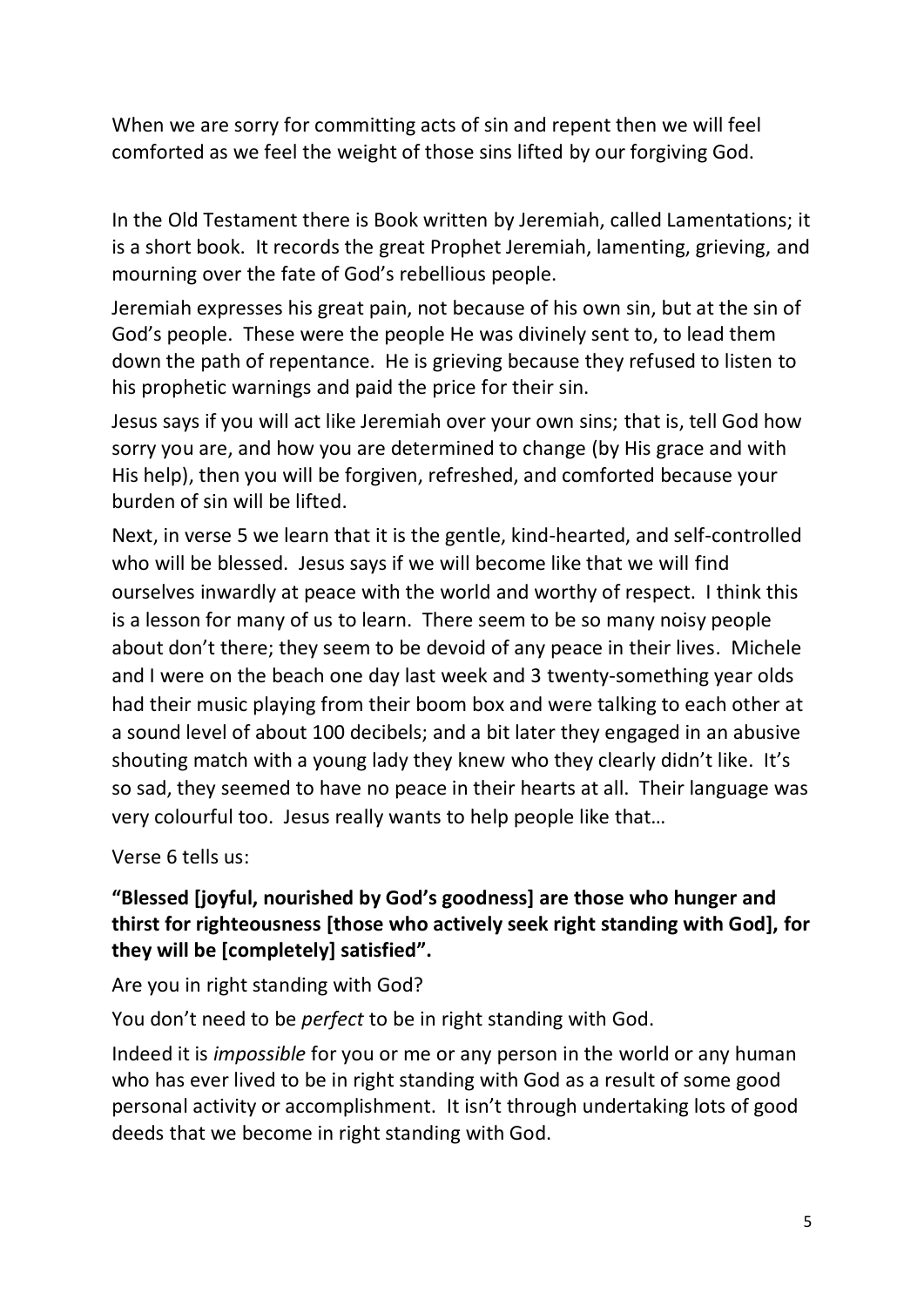In one of the most important verses in the Bible, we read in Romans chapter 3 and verse 22 that *'This righteousness of God comes through faith in Jesus Christ for all those [Jew or Gentile] who believe [and trust in Him and acknowledge Him as God's Son].'*

Being in right standing with God is a gift from God. It is freely given to you and me by God's grace, as a result of one thing and one thing only; and that is by the act of believing and trusting in Jesus Christ as our Saviour. That act is a direct act of the will. It is a personal choice. Nobody can make it for you. If you have chosen to believe and trust in Jesus and acknowledge Him as God's Son, Jesus Himself promises in today's Reading that you will be blessed, joyful and nourished by God's goodness.

Next Jesus tells us

#### **"Blessed [content, sheltered by God's promises] are the merciful, for they will receive mercy".**

The best way of receiving mercy when you need it, is to be merciful to others each time you have the opportunity. According to the Laws of God, you get back what you give out. The more you give to others, the more God will give to you – if not in this world, in the next.

Jesus when warning us to be careful when judging others says in Matthew chapter 7 verses 1 and 2,

#### *"Do not judge and criticize and condemn [others unfairly with an attitude of self-righteous superiority as though assuming the office of a judge], so that you will not be judged [unfairly]. <sup>2</sup> For just as you [hypocritically] judge others [when you are sinful and unrepentant], so will you be judged; and in accordance with your standard of measure [used to pass out judgment], judgment will be measured to you."*

So, those who are merciful will receive mercy. Likewise, those who give away much will receive much, and those who wisely choose not to judge others will not be judged unfairly by God.

How we act towards others determines how God will act towards us.

Verse 8 says…

#### **8 "Blessed [anticipating God's presence, spiritually mature] are the pure in heart [those with integrity, moral courage, and godly character], for they will see God.**

Do you want to see God? Then, says Jesus, be Godly in character, speak and act with integrity at all times.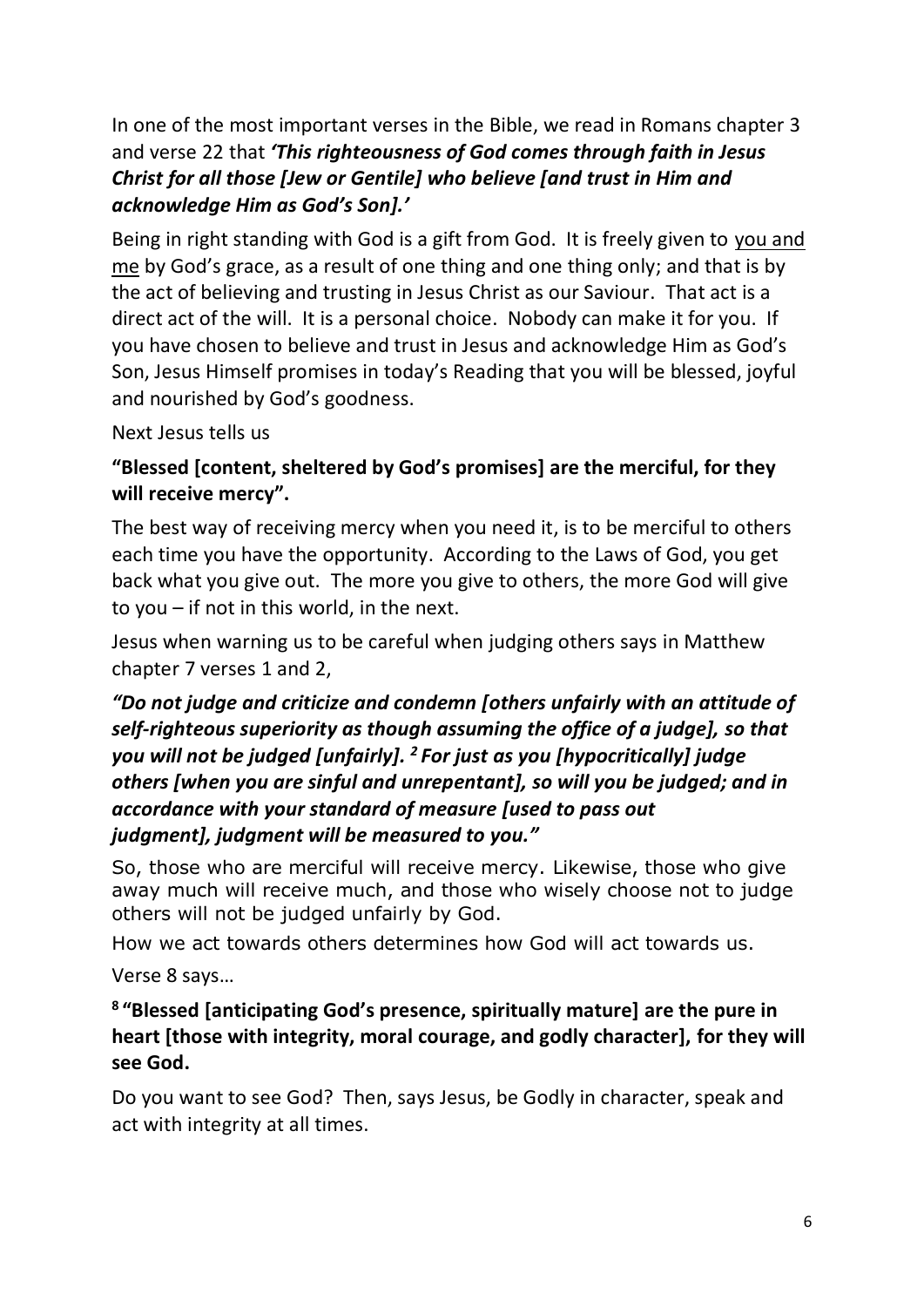Next Jesus tells us…

#### **9 "Blessed [spiritually calm with life-joy in God's favour] are the makers** *and* **maintainers of peace, for they will [express His character and] be called the sons of God."**

Peacemakers are the 'Sons (and daughters) of God'!

I am working on writing some training modules for Christian Men and in the last few weeks I have been penning a module about resolving conflict with people. I spend a lot of time talking about this verse of Scripture and illustrating the difference between a peacekeeper and a peacemaker. Sadly, there isn't time to go into this today but suffice to say that, here, Jesus is imploring us to undertake the difficult task of making peace with others as opposed to keeping silent and saying nothing when we are offended, in the hope that the problem will go away. The latter is called peacekeeping and *peacekeeping* is very different to *peace-making*.

This world needs people who will go the extra mile to **make peace**, especially right now in places like Syria and the Yemen. But you don't need to travel far to use the gift of peace-making. If you know a neighbour who is holding a grudge against somebody, encourage them to work through the issue and make up. Life is too short to hold grudges. "Forgive" says Jesus and God will forgive you.

Next is verse 10:

#### **"Blessed [comforted by inner peace and God's love] are those who are persecuted for doing that which is morally right, for theirs is the kingdom of heaven [both now and forever].**

It's hard sometimes isn't it, to do what is right. It is becoming more popular these days to do what is *expedient*. In business, people do what will help them get ahead. I see it all the time. In politics, they will do what will win votes for the party, even if it's not morally right. The Church will compromise the Word of God if it gets more bums on pews or brings in more money.

I'm sorry to mention that one but my heart is heavy about the state of some parts of the Church today.

Jesus says those who do what is right (in the eyes of God) - even if they are persecuted for doing it - will inherit the Kingdom of God, now and forever. They will enjoy an inner peace too.

Finally Jesus tells us

**<sup>11</sup> "Blessed [morally courageous and spiritually alive with life-joy in God's goodness] are you when people insult you and persecute you, and falsely say**